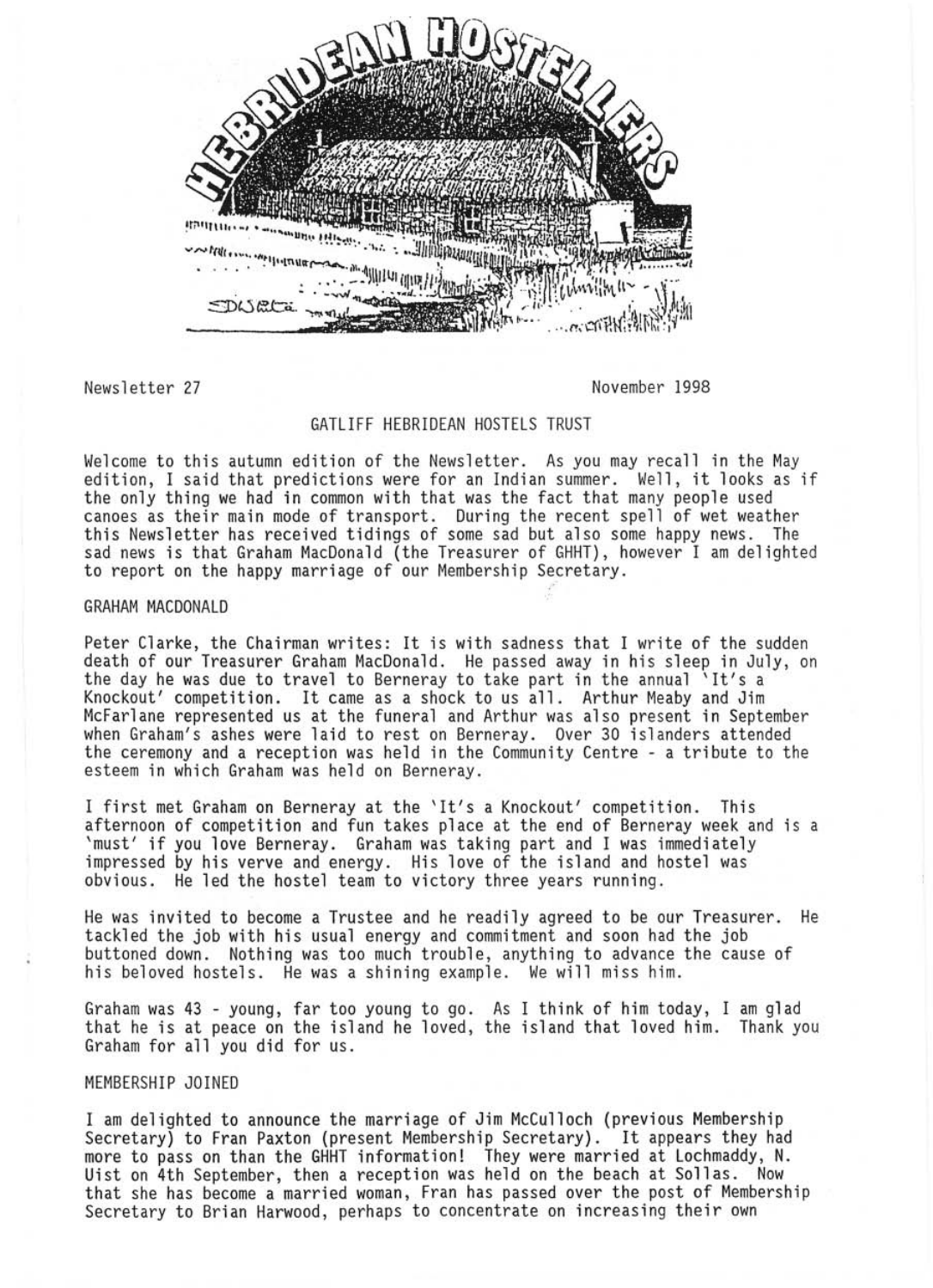membership!!! We wish them every happiness. Fran is staying on the committee of GHHT as Training Officer - a post to help train leaders for work parties.

MEMBERSHIP SECRETARY

Bryan Harwood joined GHHT at our last AGM and although living in England at present, he is eager for us to mention that he has been happily married for forty years to a Scot, originally from Skye, and honeymooned in Torridon. They spend at least one holiday a year in Scotland. His interest in GHHT started with his friendship to Alan Gardner a friend of Herbert Gatliff and is enhanced by his affinity for Scotland. He has spent the last ten years working in the voluntary/charity sector and has a strong interest in Natural History and the preservation of the rural environment. Welcome aboard Bryan.

HOSTEL OVERNIGHTS

Once again the weather seems to have had a great impact on our overnights. This has not been a very good year. The figures to the end of September were (bednights) :

Berneray - 1328, Garenin - 1707, Howmore - 1079 , Rhenigidale - 782

We are not alone in the downturn, the SYHA have seen their numbers drop by 40,000 in the last two years, only ten out of their seventy hostels are in profit. in the last two years, only ten out of their seventy hostels are in profit,<br>sounding the death knell for the hostels at Tighnabruiach, Falkland, Lochmaddy<br>and Stockinish. With the closure of the last two, the SYHA will no hostels in the Western Isles, which just leaves ourselves and the private<br>bunkhouses. It would appear that 1999 looks no better for Scotland, because bookings for winter holidays overseas in September are up 15% on the same period last year, operators are already reporting a 25% increase on overseas holidays for 1999.

Peter Clarke comments on the closure of SYHA hostels in W Isles: 'The SYHA have bowed to the pressure of competition from bunk houses and closed their hostels at Lochmaddy and Stockinish. This is a sad blow to the islands. It will leave the GHHT hostels as the flag bearer for the voluntary not-forprofit youth hostels in the islands .

The SYHA closed because increased competition from bunk houses has meant steady attrition of hosteller numbers. We have suffered too, losing nearly one quarter of our overnights since 1996. This is against a background of static or declining visitor numbers. Scotland as a whole has been suffering lower visitor numbers in recent years.

We have repeatedly called upon the island authorities to think about new bunk house proposals strategically based on market realities. We are not against any islander trying to earn a living and we have always accepted that we live in a market economy. We are willing to compete and are dedicated to meeting Scottish Tourist Board and IYHF standards. We also meet local fire and environmental health standards.

How can it make sense to provide a huge grant to build a new bunk house, when there is a youth hostel with empty beds just down the road? Where are all the new hostellers to come from to fill the extra beds. Are the business plans submitted with grant applications examined critically?

We believe that most hostellers are attracted to the islands by GHHT publicity or the IYHF or SYHA handbooks . Once in the islands however, hostellers may be distracted by 'bunkhouse' signs stuck at road ends or via word on the grapevine. Fair enough, but the closure of Lochmaddy and Stockinish proves that unbridled competition ends in tears.

It is nonsense, for example, for the Uist and Benbecula local plan (a Statutory Document) to propose the establishment of seven new bunkhouses at a variety of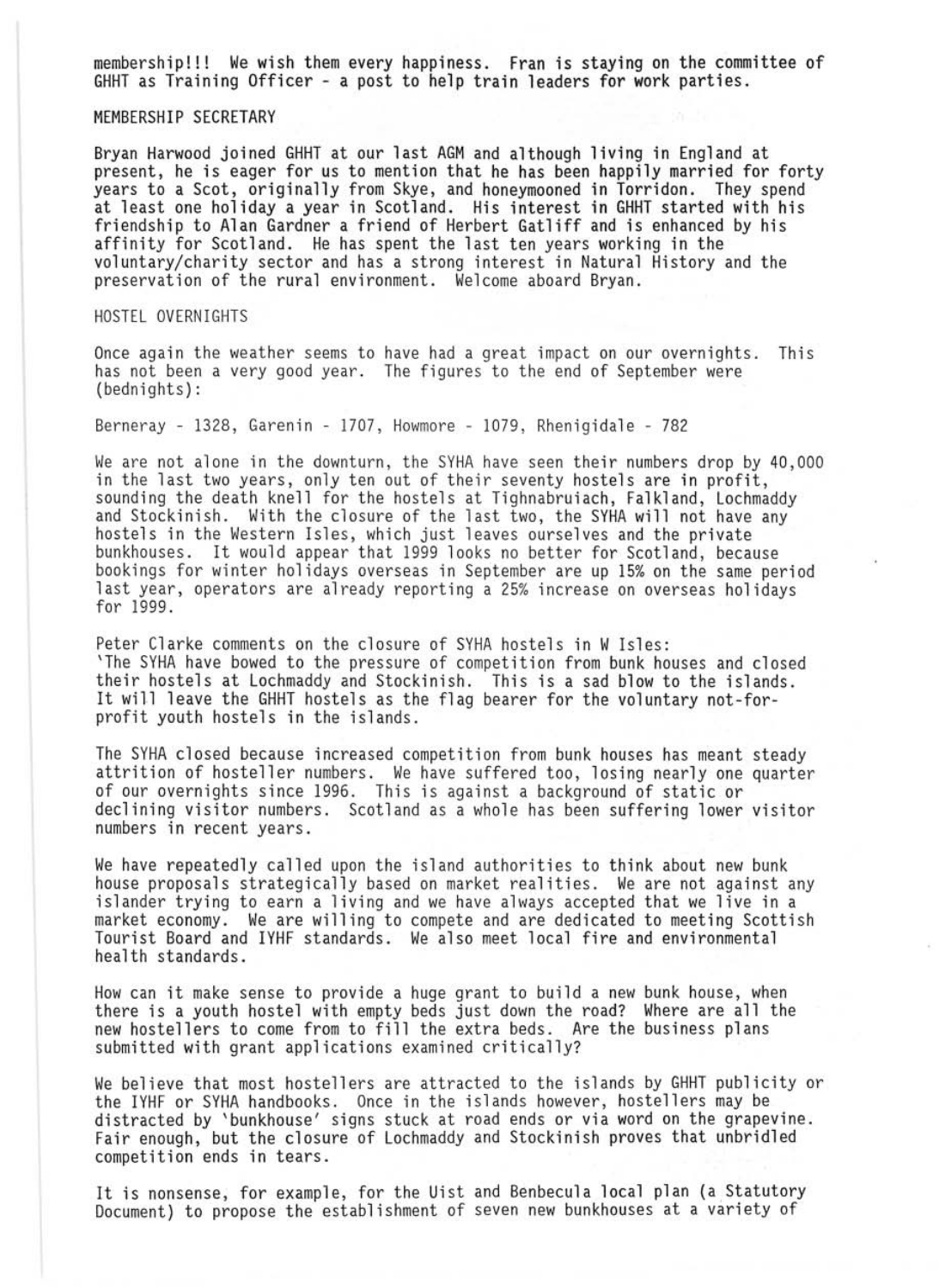locations. This was despite our reasoned arguments against, which were<br>acknowledged but never answered. Now there are only bunk houses in South Harris,<br>we wait to see how many can survive. Perhaps our view will only gain l support when one or more of the bunkhouses close (one has already gone near Stornoway).

We have always valued your support and it will never be taken for granted. We are in the islands to stay and will meet competition from whatever quarters. We are the market leaders, our prices are 3-4 pounds lower than the hostel income is used to improve facilities and support the hostels. All Trustees are hostellers who draw only minimal expenses. We will continue to look to our laurels and with your valued support we will continue to improve the hostels and extend the chain.

We will survive and hope to prosper. As a charity our sole aim is to provide and maintain hostels in the islands to allow young people, especially those of limited means, to experience and come to love the unique environment and culture of the islands. We intend to continue to fulfil that aim just as our founder, Herbert Gatliff intended."

### ISLAND NO MORE

The causeway to Berneray has been completed - if this is good or bad for the island, only time will tell. For the locals, we can't really call them islanders any more, it will mean access to N Uist and not having to set their return by the ferry timetables. I hope there is more to be gained than lost. I have always<br>known Berneray as an island and have many happy memories and the happiest moment<br>of all was when I met my girlfriend Sandy whilst on holiday ther always something magical about the island when the last ferry sailed away and you<br>were left to yourself.

#### AFTER EWE

Cal-Mac the inter island ferry company, had suspicions raised by staff who reported a lot of 'holidaying sheep'. It turns out the crofers had stumbled onto a loophole in Cal-Mac's fares policy whereby if they take their sheep to market or to sell on the mainland they could get a discount on the f later, would say that the price was too low and they had decided not to sell after all.

The company brought in the scheme, charging just 2.35 an animal and no charge for the vehicle, as long as the crofter - and at least one animal - was just going to market! ! !

# SEA YOU AT ATE

At the top of a 600ft cliff on the most westerly tip of the Isle of Lewis at Aird Uig is the most remote french restaurant in Britain. In less than two months four Government ministers, lairds, knights and more than 1000 other customers have made the trek along a four mile single track road to Bonaventure. The french chef and his irish girlfriend liked the challenge of taking the fish fresh from the sea and the venison from the hills and turning them into cordon bleu cuisine. The restaurant is 40 miles from Stornoway and was once a Cold War lookout post!!

## SCALPAY OPEN AGAIN

Tony Blair officially opened the new bridge in Scalpay recently and the other VIP who was to meet him and be with him on this historic occasion was Scalpay's<br>oldest resident Christina Morrison, but at 102 years old she preferred to stay in beside the fire instead of braving the weather. She had already been the first